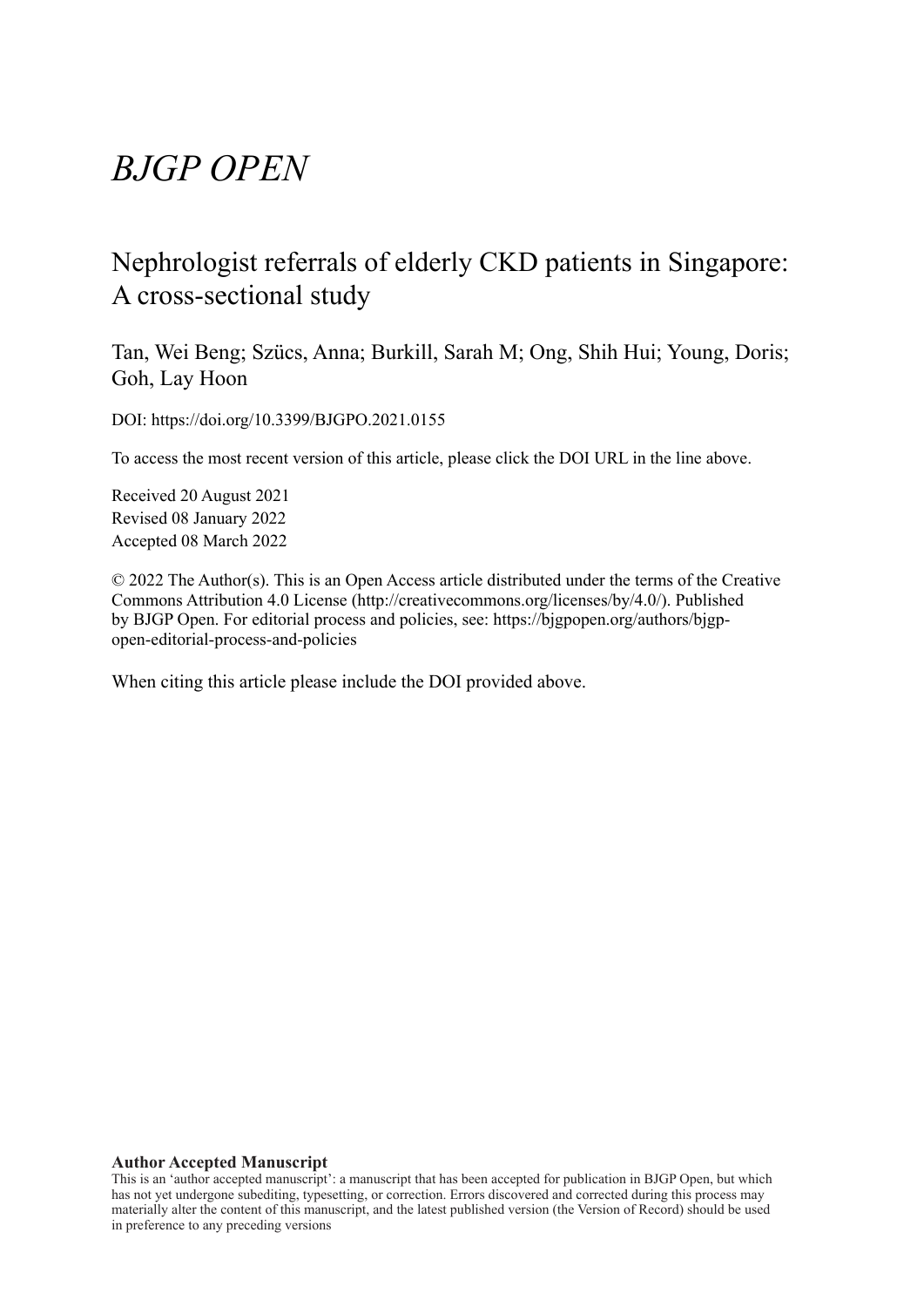# **Nephrologist referrals of elderly CKD patients in Singapore: A cross-sectional study**

Wei Beng Tan, MBChB (UK), MRCGP (UK), DRCOG (UK), DGFM (Singapore), GDip (Family Practice Dermatology, Singapore), M. Med (Family Medicine, Singapore).

Job Title: Family Physicians, Associate Consultant, National University Polyclinics, National University Health System.

ORCID number: 0000-0002-6361-6780

Address: National University Polyclinics, 1 Jurong East Street 21, Singapore 609606

Anna Szücs M.D.

Job Title: Postdoctoral Research Fellow, Division of Family Medicine, Department of Medicine, National University of Singapore

ORCID number: 0000-0001-6356-4178

Address: NUS Yong Loo Lin School of Medicine NUHS Tower Block, 1E Kent Ridge Road

Level 11, Singapore 119228

Sarah M Burkill PHD

Job title: Postdoctoral Research Fellow

ORCID number: 0000-0002-8988-4724

Address: Saw Swee Hock School of Public Health, Tahir Foundation Building, National

University of Singapore, 12 Science Drive 2, #10-01, Singapore 117549

Ong Shih Hui, Master in Public Health (Singapore).

Job title: Assistant Director, Regional Health System Office, National University Health System, Singapore.

Address: Alexandra Hospital, Blk 20, 378 Alexandra Rd, Singapore 159964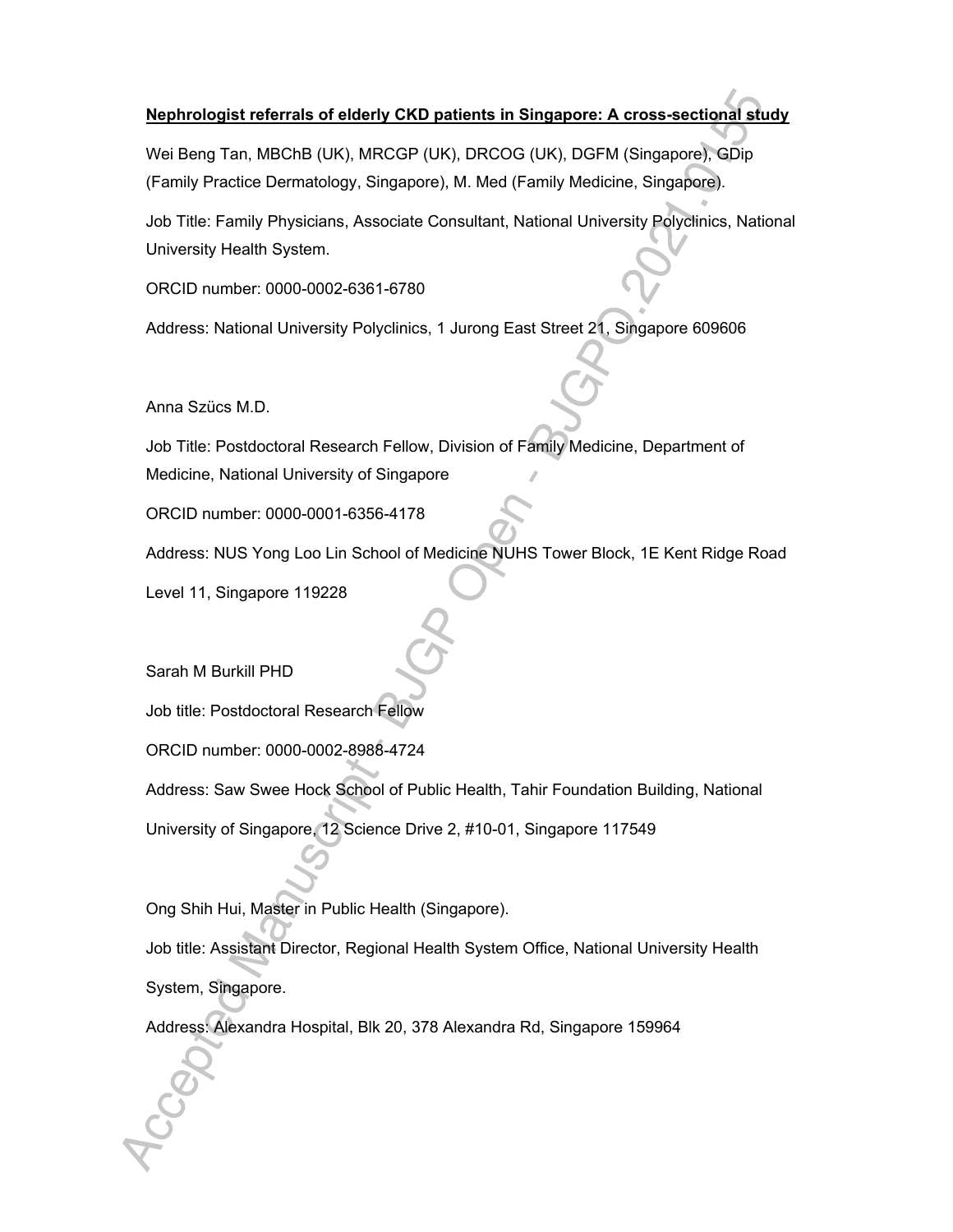Doris Young, MBBS (Australia), MD (Australia), FRACGP,

Professor,

Division of Family Medicine, Yong Loo Lin School of Medicine, National University of

Singapore

ORCID number: N/A

Address: NUS Yong Loo Lin School of Medicine NUHS Tower Block, 1E Kent Ridge Road

Level 11, Singapore 119228

Goh Lay Hoon, MBBS (Singapore), M. Med (Family Medicine, Singapore), MClin Epid (Australia)

Job title: Senior Consultant, Department of Family Medicine, National University Health System, Senior Consultant, National University Polyclinics, Assistant Professor, Division of

Family Medicine, Yong Loo Lin School of Medicine, National University of Singapore

ORCID number: 0000-0003-1536-3050

Address: NUS Yong Loo Lin School of Medicine NUHS Tower Block, 1E Kent Ridge Road

Level 11, Singapore 119228

Accepted Manus

Correspondence: wei\_beng\_tan@nuhs.edu.sg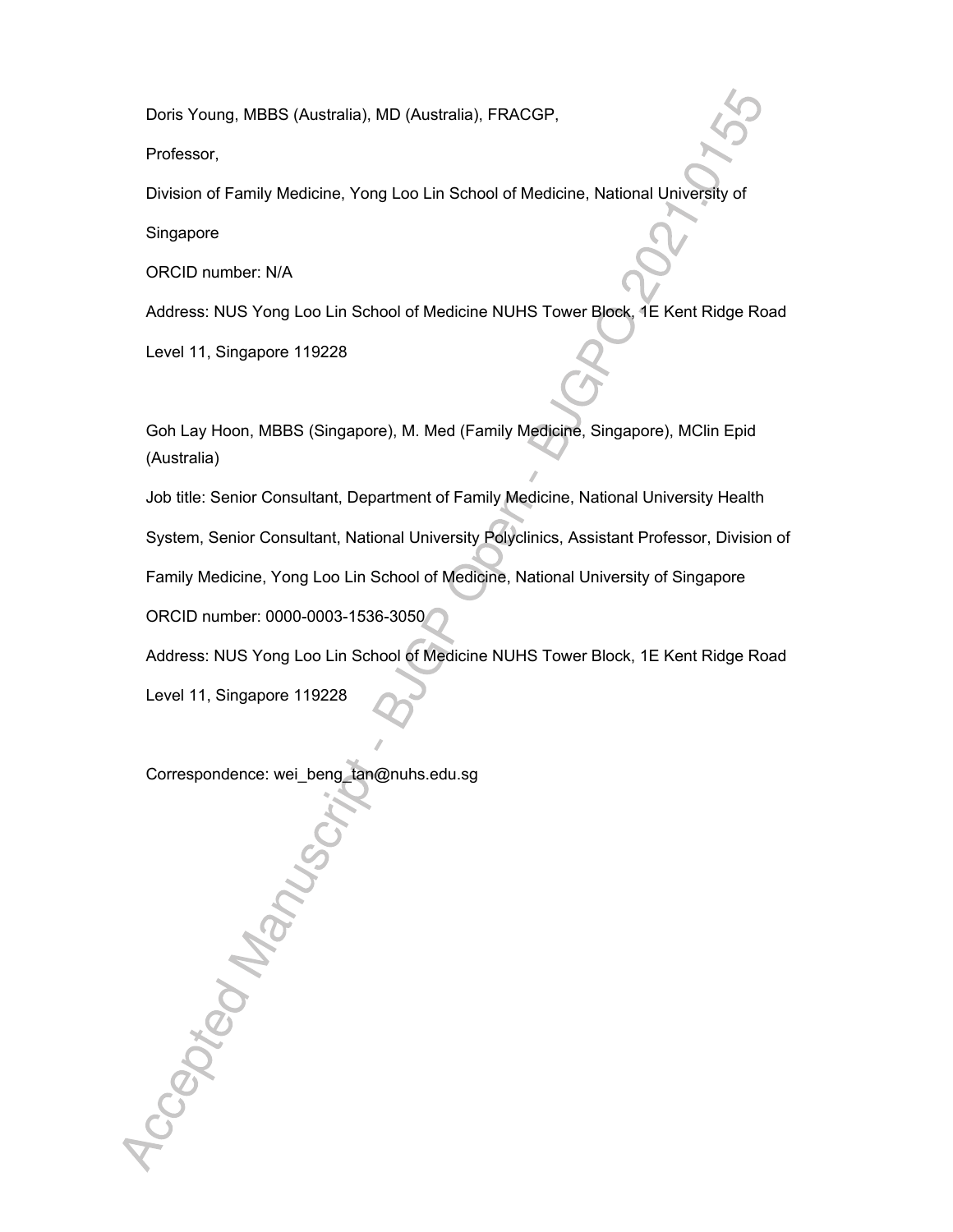## **Background:**

Chronic kidney disease (CKD) is common in the elderly population. By 2035, approximately one-quarter of Singapore residents are expected to have CKD. Many of these patients are not referred to nephrologists.

#### **Aim:**

We aimed to compare the characteristics of elderly ( $\geq$  65 years old) patients with stage 3B CKD and above in the referral and non-referral groups.

#### **Design and settings**

A cross-sectional study in the primary care organisation National University Polyclinics (NUP), Singapore.

#### **Method:**

Retrospective data were extracted from the electronic health records of CKD patients ( $\geq 65$ )

years old) with stage 3B CKD and above.

#### **Results:**

From 1 January to 31 December 2018, a total of 1,536 patients aged 65 years or older were diagnosed with stage 3B CKD or above (non-referral group = 1,179 vs. referral group = 357). The mean patient age in the non-referral group (78.3 years) was older than that in the referral group (75.9 years) (P < 0.001). Indian elderly patients were referred more compared to their Chinese counterparts ( $P = 0.008$ ). The non-referral group was prescribed significantly less fibrate, statins, insulin, sulfonylureas, dipeptidyl peptidase-4 inhibitors, and antiplatelet than the referral group ( $P < 0.05$ ), but only the difference in fibrates remained significant on subsequent multivariate analysis.

#### **Conclusions:**

This study demonstrates that there is a considerable number of elderly CKD patients exclusively managed in the primary care setting  $(n = 1,179)$  and that referrals primarily depend on demographic factors, namely age and ethnicity, rather than medical determinants of CKD severity or case complexity.

# **Keywords:**

CKD, elderly, primary health care, referral, nephrology, family medicine, population health.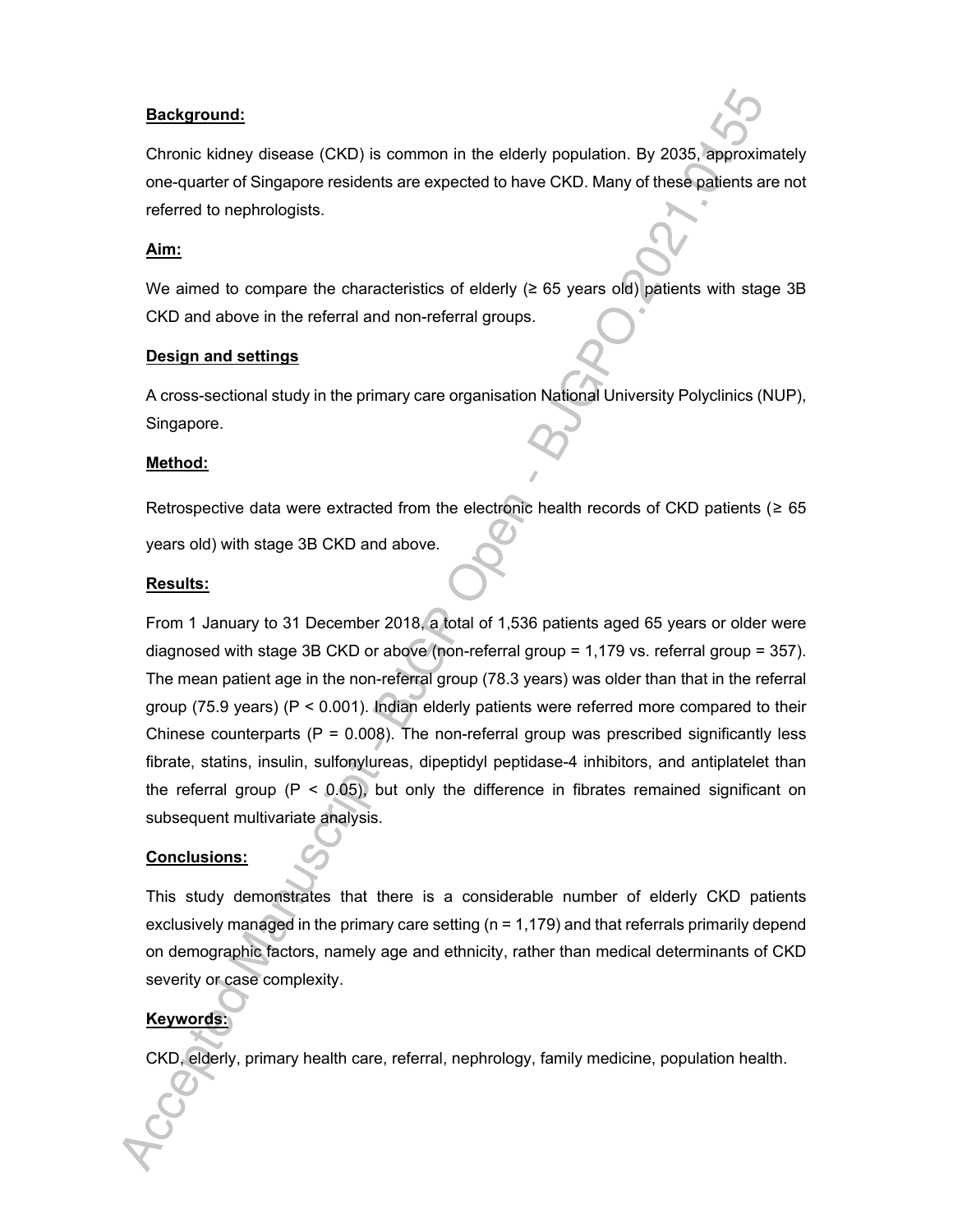#### **How this fits in**

This study reflects a vital role of family physicians in managing elderly CKD patients and highlights the need to review the referral process among this diverse group of patients. We recommend multidisciplinary collaboration between family physicians and nephrologists to refine the referral criteria to determine who truly needs early referrals to a nephrologist, and to develop guidelines to optimise the primary care management and monitoring of CKD patients, especially of those who are not referred and treated conservatively.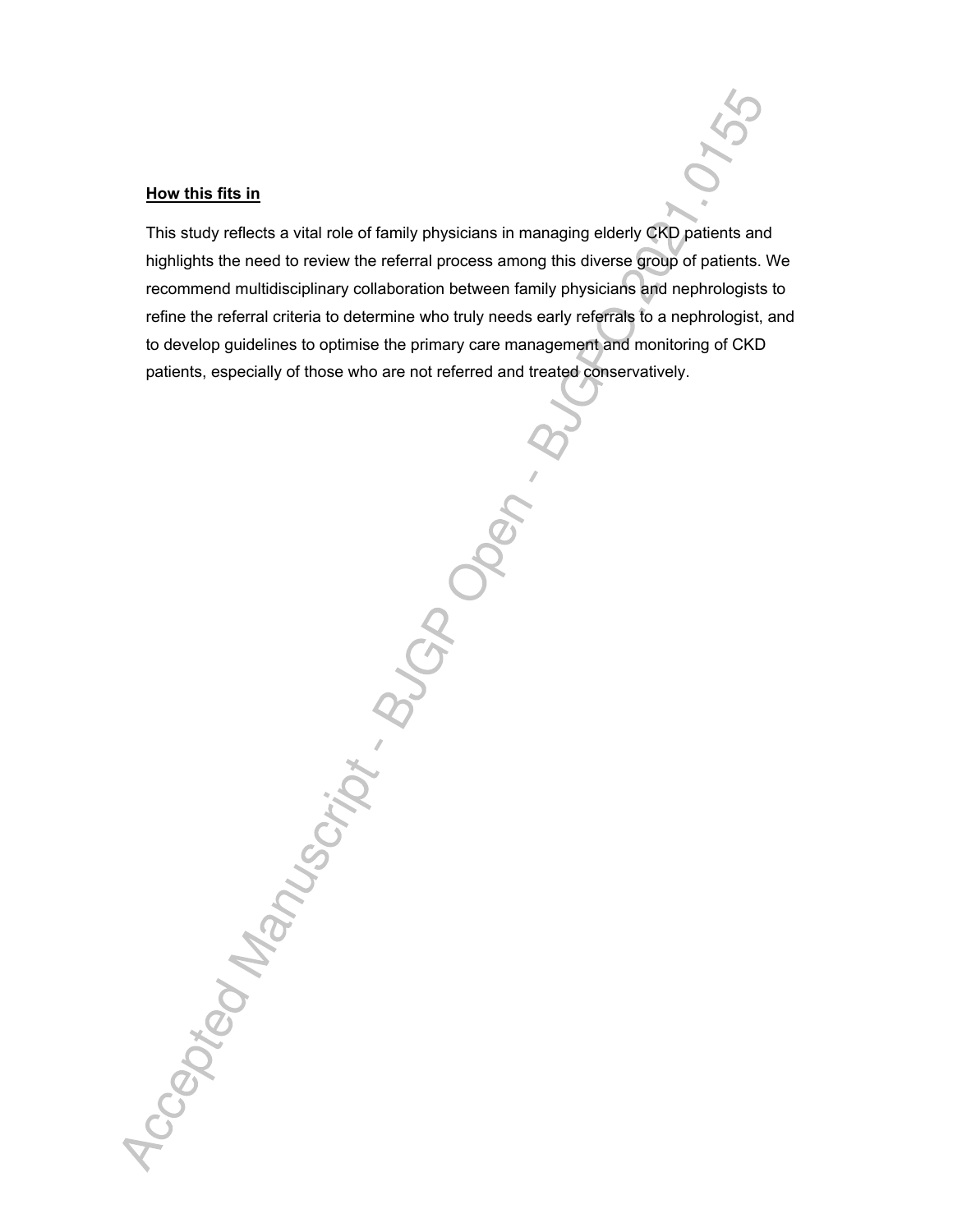#### **Introduction**

Chronic kidney disease (CKD) is one of the common presentations among the older population in the primary care setting<sup>1-3</sup>. In the United States, the Third National Health and Nutrition Examination Survey (NHANES III) conducted between 1988 and 1994 demonstrated that 7.6% of individuals aged 60–69 years and 25.9% of those aged at least 75 years had a glomerular filtration rate (GFR) of 15–60 ml per minute per 1.73  $\text{m}^2$  compared to only 1.8% of those aged 40–59 years and 0.2% of those aged less than 40 years<sup>4</sup>. In France, an epidemiological survey of the Île-de-France area showed that the incidence rate among patients above 75 years was almost seven times that of patients aged 20–39 years (619 versus 92 new cases/million population) and more than double that of patients aged 40–59 years (619 versus 264 new cases/million population)<sup>5</sup> . In Singapore, it is projected that from 2007 to 2035, the number of residents with CKD will increase from 316,521 to 887,870, indicating an increase in prevalence from 12.2% to 24.3%<sup>6</sup>. By 2035, approximately one-quarter of Singapore residents are expected to have CKD. This trend will likely affect how we manage CKD patients in the primary care community<sup>6</sup>.

CKD management has become part of multi-chronic disease management for family physicians in Singapore. With the introduction of CKD classification by *Kidney Disease: Improving Global Outcomes* (KDIGO)<sup>7</sup> , the resultant increasing awareness of CKD among primary care settings had a significant impact on referral patterns to renal medical services with increased referral rates as reported in Boston, USA<sup>8</sup> and Brisbane, Australia<sup>9</sup>. However, comparative studies contrasting the characteristics of elderly CKD patients between referral and non-referral groups in the primary care setting are lacking.

In Singapore, National University Polyclinics (NUP) is the public primary care provider of the Western cluster health care system known as the National University Health System (NUHS). It offers subsidized family medical care services to communities in Western Singapore. In April 2017, the Holistic Approach in Lowering and Tracking CKD (HALT-CKD) programme was launched by the Ministry of Health, aiming to 1) recruit and track all patients with stage 1–4 CKD from any cause; 2) slow down CKD progression with control of risk factors and Renin Angiotensin System (RAS) blockade in all stages of CKD; and 3) encourage shared-care collaboration between primary health care and nephrologists at stage 3B–4 CKD<sup>10</sup>. This programme recommends that patients with stage 3B CKD or above be referred to nephrologists at secondary care hospitals. This is to provide the patients with early access to further investigations by nephrologists and preparation for renal replacement therapies to reduce morbidity, mortality and hospitalisation rates<sup>11,12</sup>. However, many elderly patients are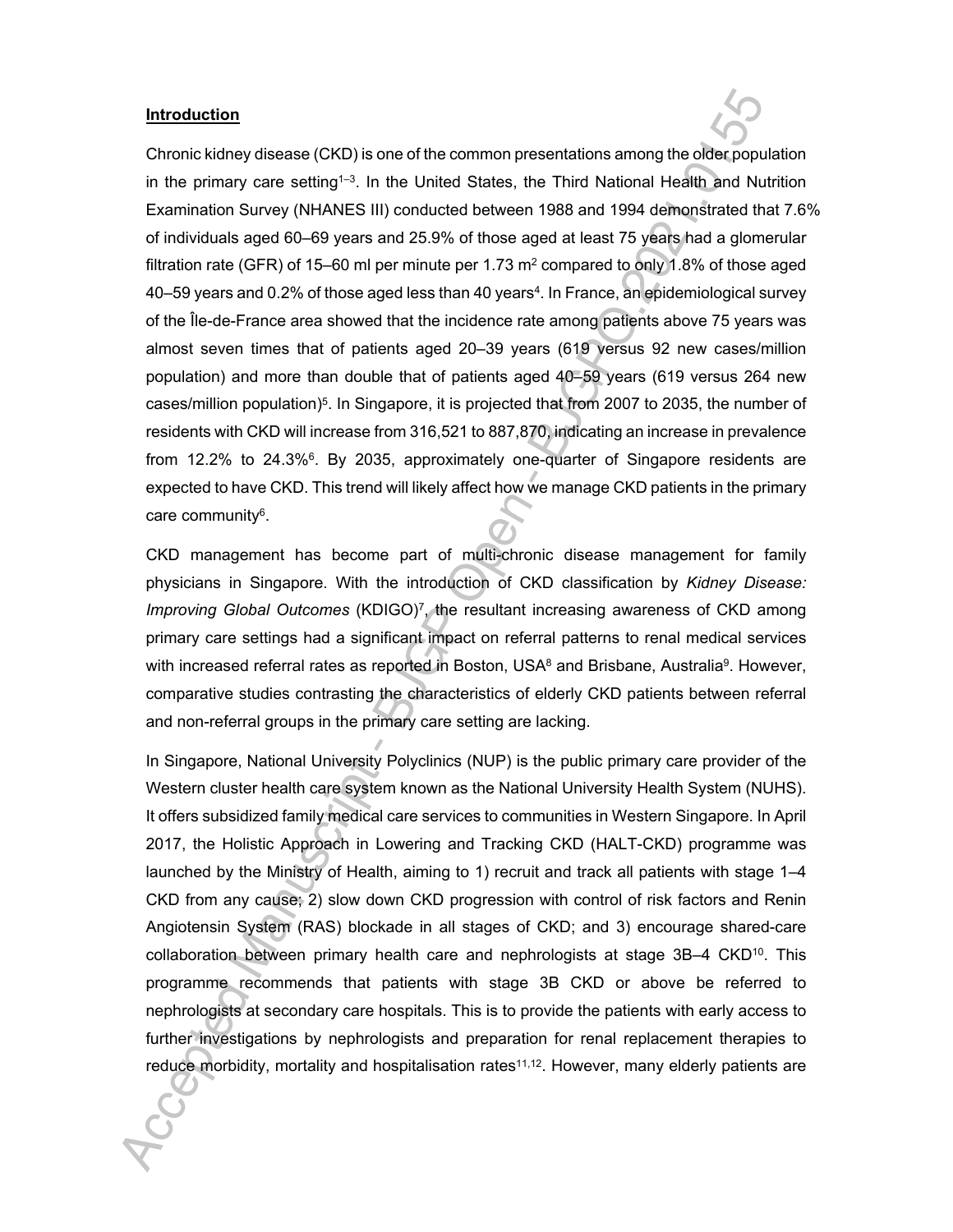managed by the primary care team and are not referred to renal physicians. The factors contributing to the referral preferences are not well studied.

The objective of the study was to compare the characteristics of the elderly ( $\geq 65$  years) CKD 3B, 4, and 5 patients who were referred to nephrologists to those who were not referred at NUP in Singapore from 1 January 2018 until 31 December 2018. The null hypothesis is that there is no significant difference in CKD severity, socio-demographic factors, comorbidities, or medication between the referral and the non-referral groups.

## **Methodology**

We defined CKD as per the KDIGO classification<sup>7</sup>, and the elderly patients as those aged 65 years and above<sup>13</sup>. We collected retrospective data on all elderly patients with stage 3B CKD and above at five NUP polyclinics (Bukit Batok, Choa Chu Kang, Clementi, Jurong, and Pioneer) between 1 January 2018 and 31 December 2018 using the NUP electronic record system. As the CKD status can be confirmed only with two consecutive estimated GFRs (eGFR mL/min/1.73 m<sup>2</sup> ) 90 days apart, data extraction was performed from 1 October 2017 until 31 December 2018. Estimated Glomerular Filtration Rate (eGFR) results are reported based on CKD-EPI Equation: Serum Creatinine (µmol/L), age (years), gender. Albuminuriaproteinuria categories were defined based on the albumin-to-creatinine ratio (ACR), and when not available, based on the protein-to-creatinine ratio (PCR), following the cut-off values of the KDIGO classification<sup>7</sup> : ACR < 3 mg/mmol or PCR < 15 mg/mmol – *Normal to mildly increased*; ACR of 3-30 mg/mmol or PCR of 15-50 mg/mmol – *Moderately increased*; ACR > 300 mg/mmol or PCR > 50 mg/mmol/- Severely increased.

The inclusion criteria were as follows:

1. Patient age: ≥ 65 years

2. The stages of CKD in patients were confirmed when there were two eGFRs in mL/min/1.73 m<sup>2</sup> 90 days apart, defined as:

Stage 3B (eGFR: 30–44 mL/min/1.73 m<sup>2</sup>)

Stage 4 (eGFR: 15–29 mL/min/1.73 m<sup>2</sup> )

Stage 5 (eGFR: <15 mL/min/1.73 m<sup>2</sup>)

The exclusion criteria were as follows:

1. Patients with stages 1–3A CKD or an unknown CKD stage/status (lack of two consecutive eGFR results at least 90 days apart).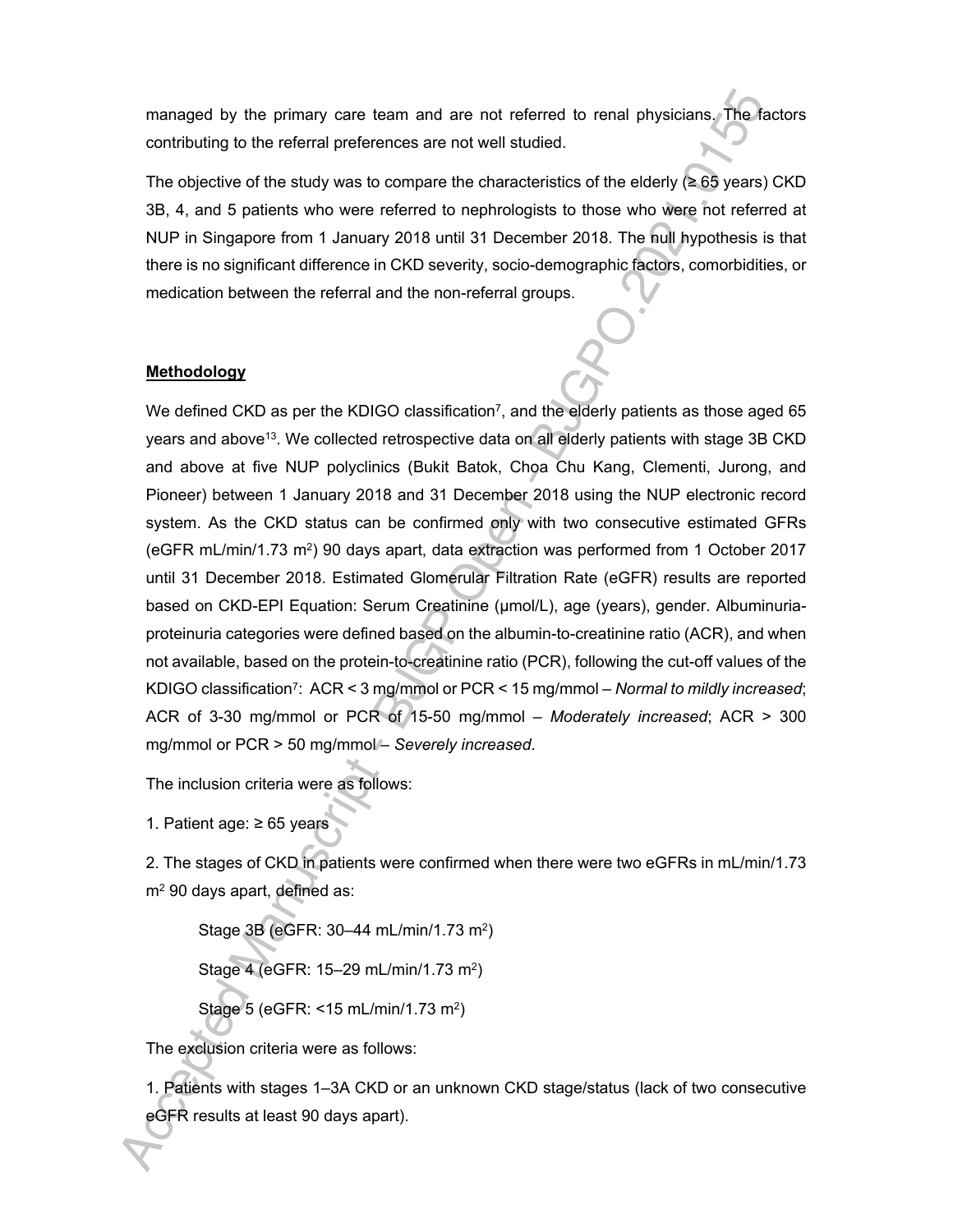The following data was extracted from the electronic record for all eligible patients: demographics (age, sex, ethnicity, and smoking), comorbidities (diabetes mellitus, hypertension, dyslipidaemia, ischaemic heart disease, cerebrovascular disease, and peripheral vascular disease), and medications as of the date where CKD status was established [angiotensin-converting enzyme inhibitors (ACEI), angiotensin receptor blockers (ARB), statins, fibrates, biguanides, sulfonylureas, loop / potassium-sparing diuretics, insulin and antiplatelets].

We compared the characteristics of patients between those who were referred by the family physicians to nephrologists and those who were not.

Statistical analysis: We performed statistical analysis using STATA version 16.0 and R version 3.6.1. We used Chi-square tests for categorical variables; t-tests for continuous variables in bivariate comparisons between referral and non-referral groups; and two-way ANOVA to assess the mean number of comorbid diseases by age group in referral vs non-referral groups. In our further confirmatory analysis, we ran a stepwise logistic regression predicting referral with a first model containing only CKD status and albuminuria-proteinuria, as these two factors determine prognosis in the KDIGO classification<sup>7</sup> . The subsequent models included variables that were significant in the bivariate analysis, entered hierarchically by category (sociodemographic factors, comorbidities, medication). Missing values were handled by listwise deletion (we performed complete case analysis).

#### **Results**

From 1 January to 31 December 2018, a total of 1,536 patients aged 65 years or older were diagnosed with stage 3B or above CKD (Table 1). There were 1,179 patients in the nonreferral group and 357 in the referral group. Data on blood pressure was missing in four participants (0.27% of the total sample). HbA1c data was missing in 50 out of 1,097 patients with diabetes mellitus (4.56%). Thirty-three patients (2.15% of the total sample) had a PCR but no ACR value: 19 patients (1.61%) of the non-referral group and 14 patients (3,92%) of the referral group. Values for both ACR and PCR were missing in 183 patients (11.91% of the total sample), 154 from the non-referral group (13.06%) and 29 from the referral group (8.12%).

The bivariate analysis indicated a significant difference in age between those who were not referred and those who were referred (means: 78.3 vs 75.9 years), regardless of age being coded as a continuous or a categorical variable (both  $P < 0.001$ ). The Chi-square test was significant with respect to ethnicities  $(P = 0.017;$  Table 1). There was no significant difference between the non-referral and referral groups on CKD severity (Table 2) or comorbidities (Table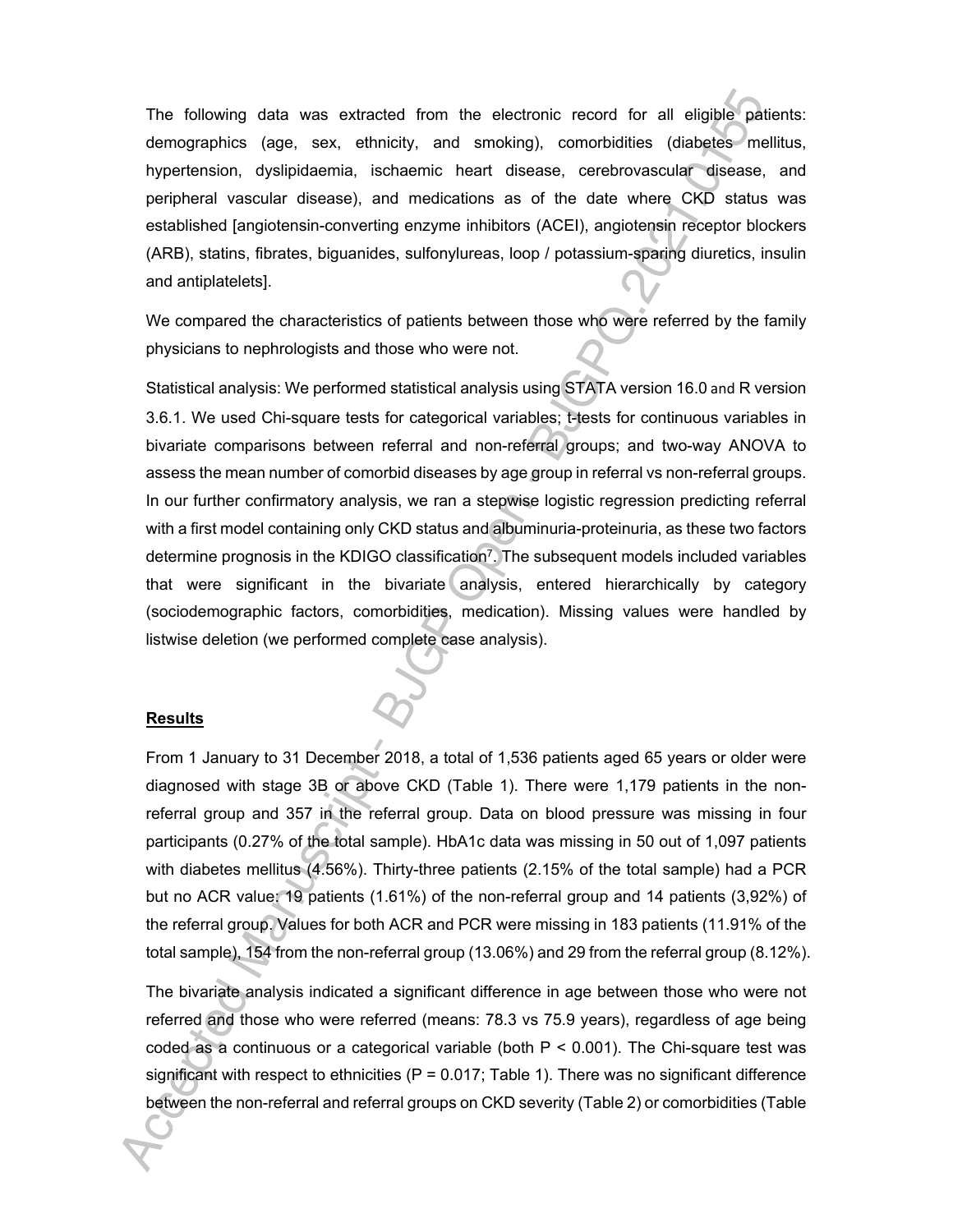3). The groups differed for the following medications: fibrates, statins, insulin, sulfonylureas, dipeptidyl peptidase-4 (DPP-4) inhibitors, and antiplatelets (Table 4).

Logistic regression did not find significant associations between referrals and CKD status or albuminuria-proteinuria (Table 5). In Model 2, additionally testing socio-demographic variables, the older age groups, namely 80-84 years (OR: 0.43,  $P < 0.001$ ), 85-89 years (OR: 0.49, P = 0.003), and ≥ 90 years (OR: 0.41, P = 0.015) were less likely to be referred than 65–69-yearolds. With respect to ethnicity, both Indians and the ethnicities grouped under "Others" had significantly higher odds to be referred than Chinese (resp.  $OR = 2.18$  P = 0.008 and OR = 2.74 P = 0.007). These effects of age and ethnicity remained significant in Model 3, where medications were additionally included. However, of the drugs that were significant in the bivariate analysis, only fibrates remained weakly significant in the multivariate analysis (OR = 1.68,  $P = 0.049$ ).

#### **Discussion**

#### **Summary**

This study demonstrates that primary care services such as NUP in Western Singapore manage a considerable number of elderly CKD patients instead of referrals to nephrologists (n = 1,179, 77%). It is noteworthy that the HALT-CKD programme's recommendation includes referral for patients with stage 3B CKD, which contrasts with the KDIGO guidelines that recommend referral to kidney specialists for patients who have stage 4 or 5 CKD<sup>14</sup>. However, our study showed that CKD severity or comorbidities may not contribute to patient referrals.

On the other hand, we found that patients above 80 years were less likely to be referred. Additionally, among ethnicities, Indian patients were more likely referred than Chinese patients. Other studies also highlighted age and ethnicities as possible implicit factors affecting treatment processes in healthcare management<sup>15,16</sup>. Differences in age groups and ethnicities may suggest underlying socio-cultural factors affecting patients' preferences and the family physician's beliefs, attitude and understanding in managing elderly CKD patients. In the case of age, the non-referral could arise from a shared decision made between the family physicians and the "older" elderly CKD patients to favour continued management in the community. Furthermore, language barriers may influence referrals, as most physicians at NUP are English-speaking and of Chinese ethnicity. Although English is the main language, the heterogenous socio-cultural backgrounds of Singaporean patients likely played a role in the dynamic interaction among elderly patients, their caregivers, and family physicians.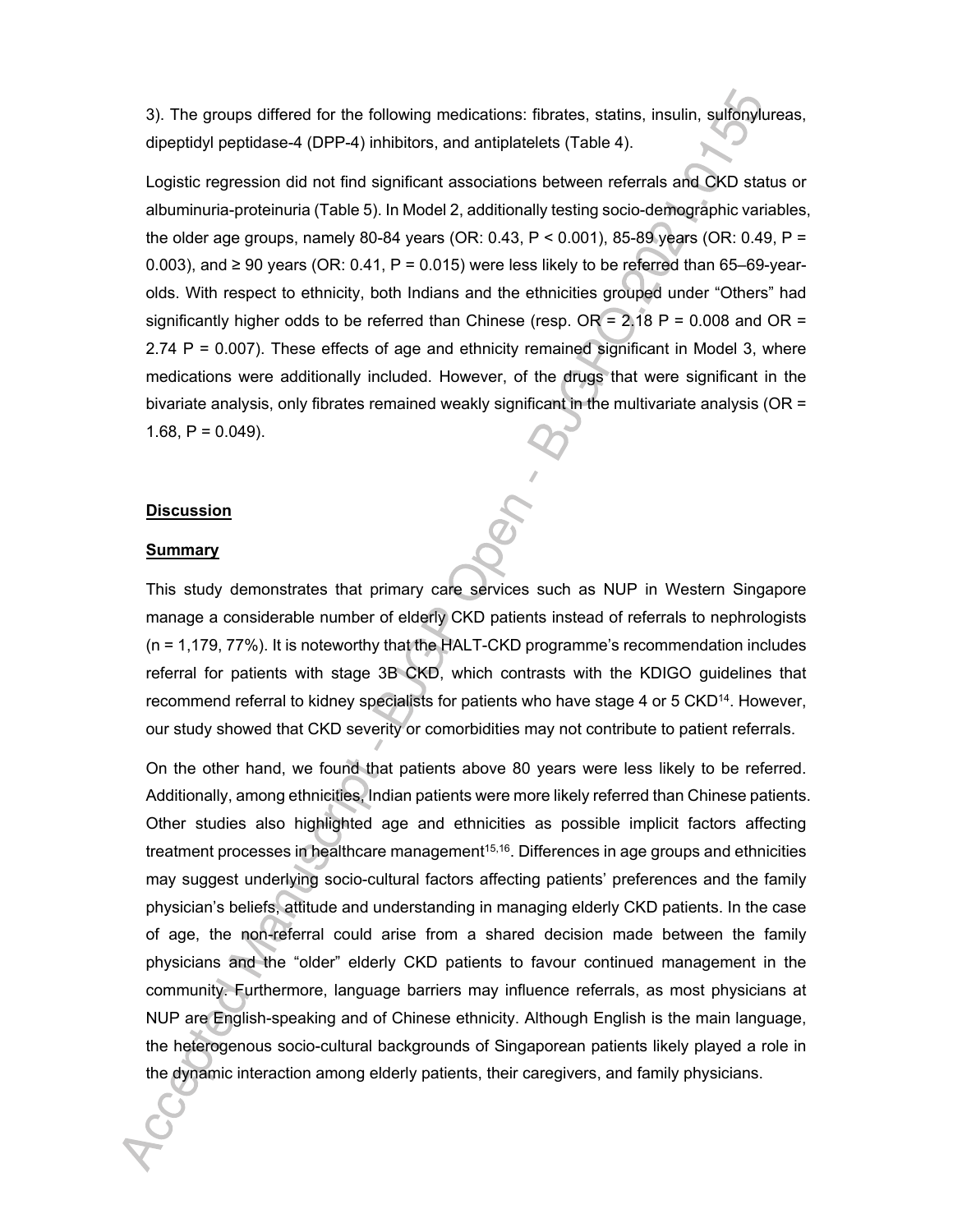Bivariate analysis also suggested that more referral group patients were taking fibrates, statins, insulin, sulfonylureas, dipeptidyl peptidase-4 inhibitors, and antiplatelets than the non-referral group. However, only a weak difference in fibrates remained in the multivariate analysis. It is therefore possible that the initial bivariate differences found in medications were confounded by age. As the referral group of CKD patients was comparatively younger than the non-referral group, their chronic diseases were likely to be treated with more aggressive treatments.

#### *Strengths and limitations*

This study is one of the first retrospective cross-sectional studies to investigate elderly CKD patients enrolled in a single primary care organisation with a diverse mix of ethnicities in Southeast Asia. It highlights the role of age and ethnicity in the decision to refer elderly CKD patients to a nephrologist, demonstrating the real-life management of elderly CKD patients in the community.

Further qualitative studies to account for these differences are warranted to gain insights into the reasons underlying the decisions in the referral process involving primary care physicians, patients, and their families.

This study did not investigate whether the non-referral group could be further divided into subgroups, i.e., those who were already followed by a nephrologist before the study period, declined referral to a nephrologist, defaulted to hospital follow-ups, were discharged from the hospital and/or were treated at private health sectors. While duplicate follow-ups for CKD by NUP and nephrologists are likely avoided by most patients due to unnecessary costs, it cannot be excluded that more patients from older age groups have seen a nephrologist in the past, as they had likely had CKD for a longer time than the younger patients. Data collection was done in a cross-sectional manner over the course of one year and did not contain outcome data; future research into outcomes for those who are referred and those who are not referred would provide useful insights. We did not study changes in GFR or albuminuria-proteinuria. Finally, data on both ACR and PCR was missing in approximately one tenth of the sample, which reduced the power of the analyses to detect differences in albuminuria-proteinuria.

# *Comparing with existing literature*

Torreggiani et al. 2021 showed that 70% of their hospital renal clinic outpatients were aged 60 and above and 25% were aged 80 or older<sup>17</sup>. However, in their study, only approximately 50% of these patients had stage 3B CKD or above<sup>17</sup>. This contrasts with our study population, where the NUP local guidelines do not recommend referral to a nephrologist below stage 3B. Torreggiani et al. 2021 also revealed that the majority of the causes of CKD are multifactorial diseases, nephroangiosclerosis, and diabetes-associated kidney disease, particularly the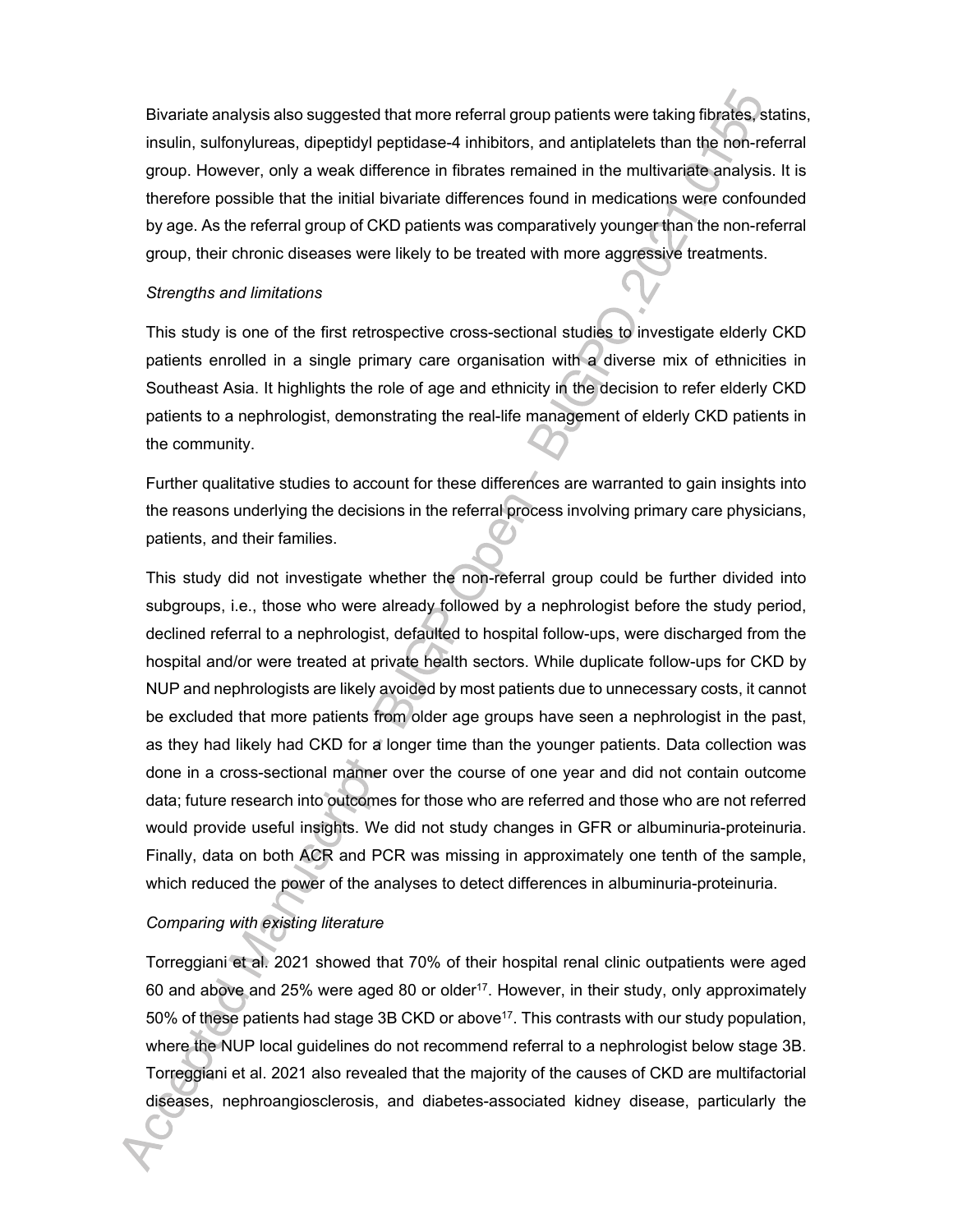variant with low proteinuria (diabetes-vascular), which increases with age<sup>17</sup>. This variant accounts for over 80% of the diagnoses in patients aged 80 or older. Unlike outpatient nephrologist clinics, where causes of kidney diseases can be confirmed using hospital diagnostic support such as renal biopsy and imaging, almost all CKD patients in primary care in Singapore are diagnosed biochemically and with an ultrasound scan to rule out underlying obstructive nephropathy.

Conservative management of CKD is gradually recognised as a viable therapeutic alternative for patients with advanced  $CKD<sup>18,19</sup>$ . Early detection leads to early management of the associated risk factors to optimise medical care in the elderly population5,6. Most of these risk factors can be identified and managed in the primary care setting. In the United Kingdom, Mclure retrospectively studied 124 patients in the hospital setting who were  $\geq 80$  years of age and had stage 4 (115 patients) or 5 (9 patients) CKD<sup>20</sup>. Forty-seven percent of their patients were discharged to the primary care with median time to death being 3.57 years vs 2.66 years for those who remained in the nephrologist follow-up. This study suggests that the majority of elderly patients can be safely and appropriately managed in the primary care setting.

However, there are reported challenges that affect the delivery of CKD care in primary care<sup>21</sup>. These include suboptimal screening/monitoring of CKD risk factors<sup>22,23</sup>, infrequent discussions between providers and patients regarding CKD<sup>20</sup>, suboptimal albuminuria testing<sup>23,24</sup>, suboptimal blood pressure control<sup>23</sup>, suboptimal renin-angiotensin blockade in CKD patients with proteinuria<sup>25,26</sup>, limited knowledge of CKD risk factors<sup>27,28</sup> and poor awareness of Kidney Disease Outcomes Quality Initiative (KDOQI) clinical practice guidelines<sup>29–32</sup>. Our study shows that 381 (33%) of patients in the non-referral group and 106 (30%) of patients in the referral group were not prescribed a reno-protective ACEI or ARB. This may be explained by the average blood pressure readings of respectively 133/67 mmHg and 134/68 mmHg in the two groups (Table 3). Lowering blood pressure further could be contraindicated in these elderly groups of patients. However, among the diabetic elderly CKD patients, the diabetic control was good, with both groups showing HbA1c < 8.0% (Table 3).

#### *Implications for Research and/or practice*

This study highlights that family physicians at NUP managed 77% of the total elderly CKD patients with stage 3B, 4 and 5 diseases. This reflects a vital role of family physicians in managing the elderly with severe CKD. This study highlights the need to review the referral process in this diverse group of patients and to better understand the role of sociodemographic factors in this context. We recommend multidisciplinary collaboration between family physicians and nephrologists to refine the referral criteria to detect patients who truly need early referrals to nephrologists and to develop guidelines to optimise primary care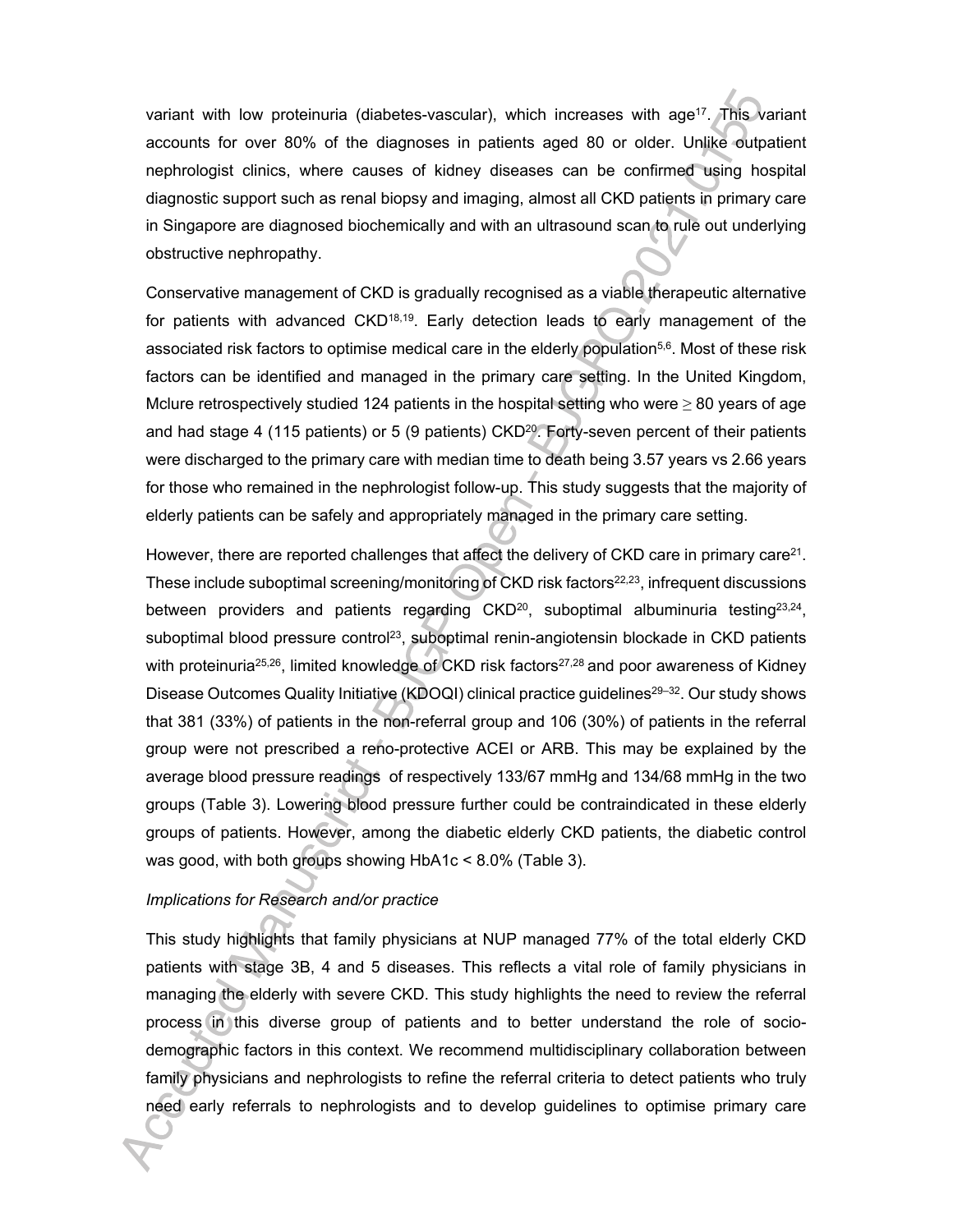management and monitoring of CKD patients, especially for those who are not referred and treated conservatively.

**Funding:** The research was funded by the NUHS Primary Care Physician Research Development Seed Fund in 2020.

**Disclosure statement**: No potential competing interest was reported by the authors.

**Ethics:** Ethics approval was obtained from the ethics committee of the Domain Specific Review Board of the National Healthcare Group.

#### **Acknowledgements**

We thank Miss Sharifah Nur Mohamed Shariff from the Department of Family Medicine Development, National University Polyclinics, for her invaluable help with data extraction.

Accepted Manuscript . BUGDO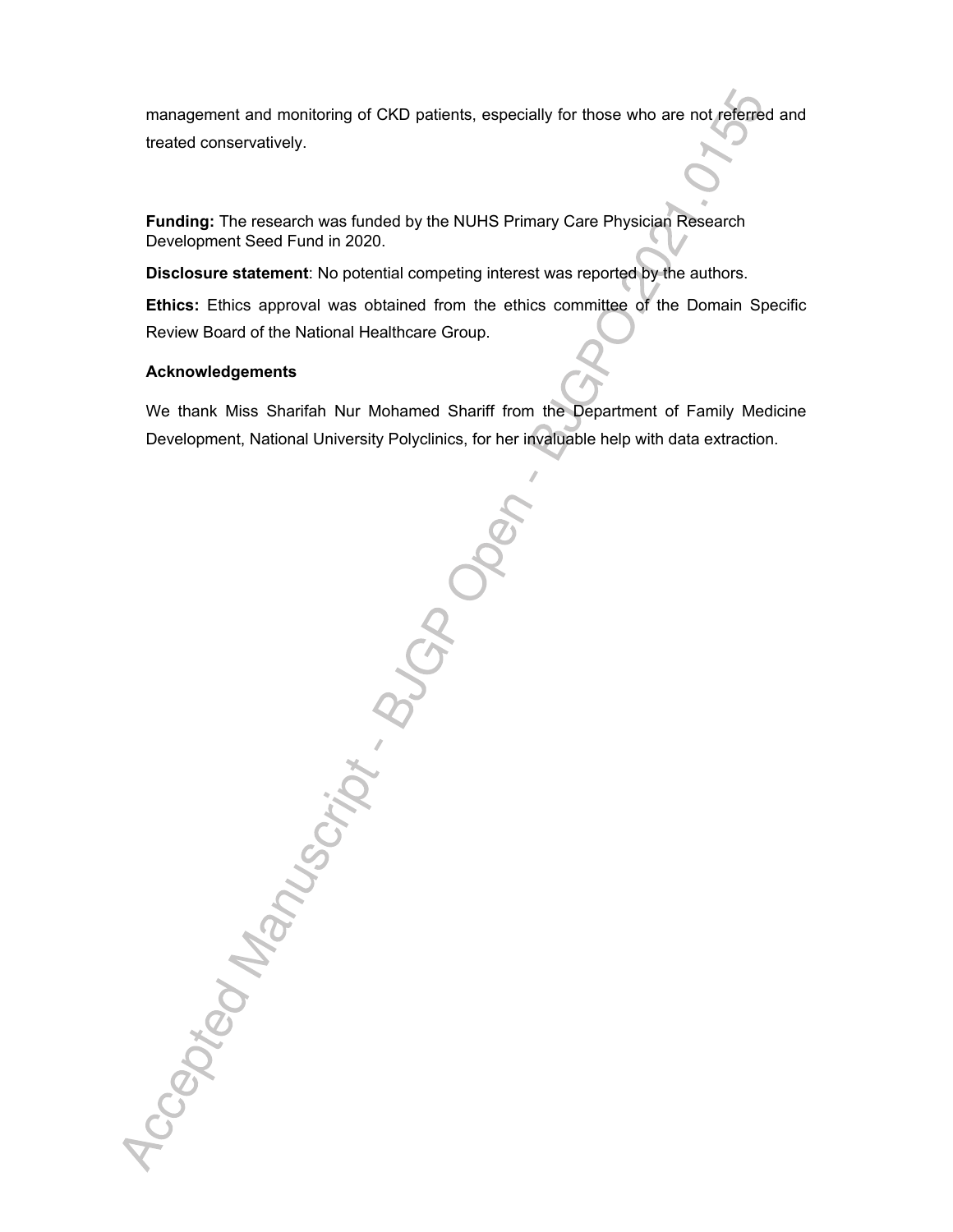| Table 1. Patient demographics |                    |                       |         |
|-------------------------------|--------------------|-----------------------|---------|
|                               | Non-referral group | <b>Referral group</b> | P value |
| Sex (n(%))                    |                    |                       |         |
| Female                        | 621 (52.67)        | 188 (52.66)           |         |
| Male                          | 558 (47.33)        | 169 (47.34)           | 0.997   |
| Age group $(n\%)$             |                    |                       |         |
| 65-69                         | 167 (14.16)        | 77 (21.57)            |         |
| $70 - 74$                     | 226 (19.17)        | 74 (20.73)            |         |
| 75-79                         | 258 (21.88)        | 107 (29.97)           |         |
| $80 - 84$                     | 267 (22.65)        | 52 (14.57)            |         |
| 85-89                         | 177 (15.01)        | 35 (9.80)             |         |
| $90+$                         | 84 (7.12)          | 12(3.36)              | < 0.001 |
| Age (mean (SD))               | 78.35 (7.51)       | 75.88 (6.83)          | < 0.001 |
| Ethnicity $(n\%)$             |                    |                       |         |
| Chinese                       | 907 (76.93)        | 250 (70.03)           |         |
| Indian                        | 48 (4.07)          | 21 (5.88)             |         |
| Malay                         | 204 (17.30)        | 72 (20.17)            |         |
| <b>Others</b>                 | 20 (1.70)          | 14 (3.92)             | 0.017   |
| Smoking status (n(%))         |                    |                       |         |
| Ex-smoker                     | 39 (3.31)          | 16 (4.48)             |         |
| Non-smoker                    | 1,089 (92.37)      | 317 (88.80)           |         |
| <b>Current smoker</b>         | 51 (4.33)          | 24 (6.72)             | 0.097   |

\*P value is taken from chi-square test for categorical, and t-test for continuous variables.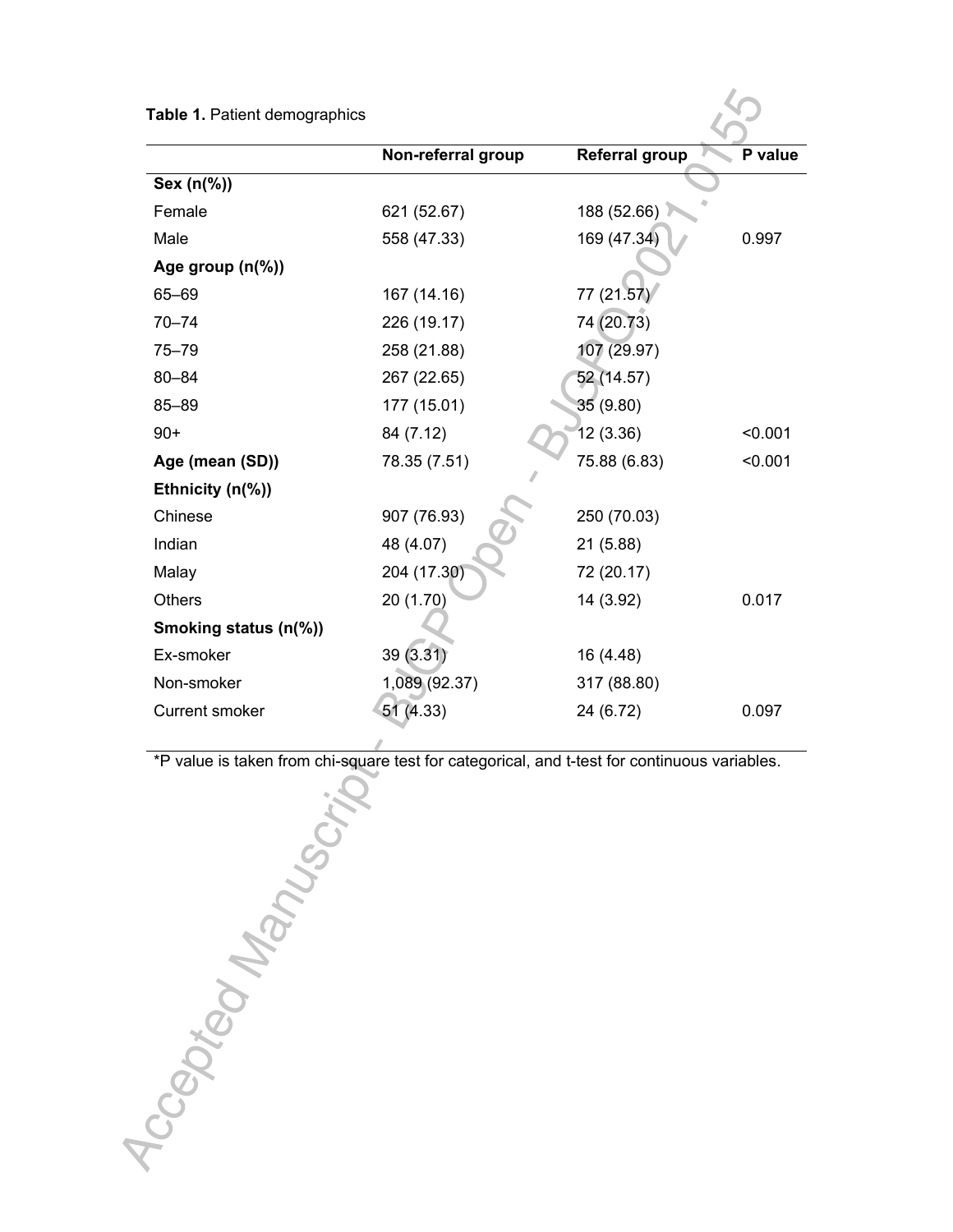**Table 2.** Comparison of indicators of CKD severity (CKD status and albuminuria-proteinuria) of non-referral and referral groups

|                            | Non-referral             | <b>Referral group</b> |         |
|----------------------------|--------------------------|-----------------------|---------|
|                            | group $(n\mathcal{C}_0)$ | $(n(\%))$             | P value |
| <b>CKD status</b>          |                          |                       |         |
| CKD <sub>3B</sub>          | 856 (72.60)              | 249 (69.75)           |         |
| CKD <sub>4</sub>           | 279 (23.66)              | 96 (26.89)            |         |
| CKD <sub>5</sub>           | 44 (3.73)                | 12(3.36)              | 0.453   |
|                            |                          |                       |         |
| Albuminuria-proteinuria*   |                          |                       |         |
| Normal to mildly increased | 290 (74.94)              | 97 (25.06)            |         |
| Moderately increased       | 402 (78.67)              | 109 (21.33)           |         |
| Severely increased         | 333 (73.19)              | 122 (26.81)           | 0.126   |
|                            |                          |                       |         |

P value is taken from chi-square tests.

\*Albuminuria-proteinuria data (ACR or PCR) was available for 1353 patients, 1025 in the nonreferral and 328 in the referral group.

Accepted Manuscript Buck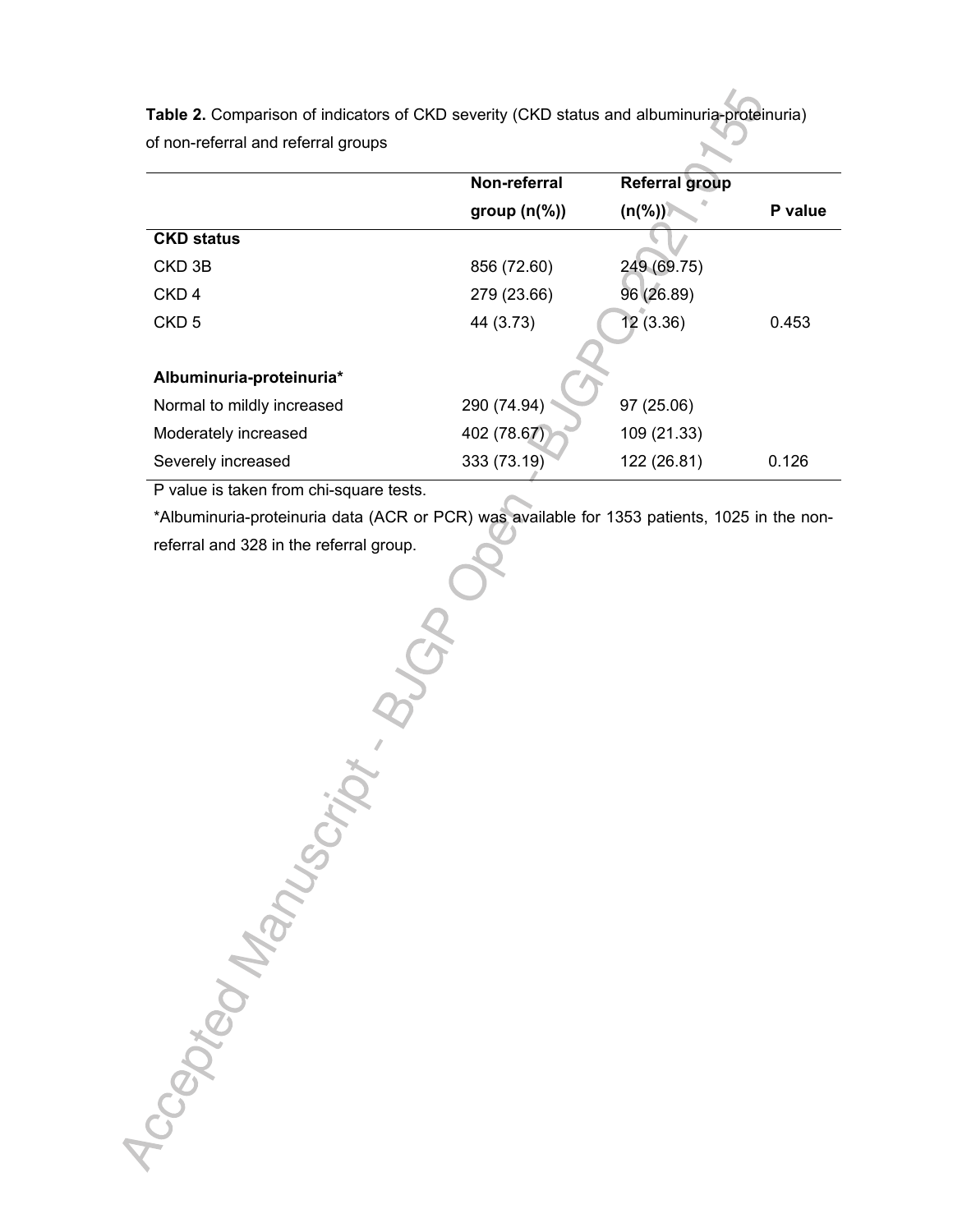|                                                            | Non-referral group           | <b>Referral group</b> | P value |
|------------------------------------------------------------|------------------------------|-----------------------|---------|
| Diagnoses (n(%))                                           |                              |                       |         |
| Diabetes mellitus                                          | 260 (72.83)<br>837 (70.99)   |                       | 0.544   |
| Hypertension                                               | 1,165 (98.81)                | 348 (97.48)           | 0.117   |
| Hyperlipidaemia                                            | 351 (98.30)<br>1,155 (98.00) |                       | 0.837   |
| Gout                                                       | 65 (18.21)<br>233 (19.80)    |                       | 0.566   |
| Ischaemic heart disease                                    | 91 (25.49)<br>296 (25.11)    |                       | 0.939   |
| Peripheral vascular disease                                | 25 (7.00)<br>93 (7.89)       |                       | 0.662   |
| <b>Stroke</b>                                              | 268 (22.73)                  | 72 (20.17)            | 0.343   |
| Dementia                                                   | 93 (7.89)                    | 25 (7.00)             | 0.662   |
|                                                            |                              |                       |         |
| Mean number of comorbid                                    |                              |                       |         |
| diagnoses (mean (SD))                                      | 4.51 (1.01)                  | 4.46 (1.00)           | 0.443   |
|                                                            |                              |                       |         |
| Mean number of comorbid diagnoses by age group (mean (SD)) |                              |                       |         |
| 65-69                                                      | 4.54(1.01)                   | 4.34(1.01)            | 0.136   |
| $70 - 74$                                                  | 4.48(1.01)                   | 4.61(1.01)            | 0.352   |
| 75-79                                                      | 4.55(1.01)                   | 4.41(1.01)            | 0.218   |
| $80 - 84$                                                  | 4.52(1.01)                   | 4.31(1.01)            | 0.172   |
| 85-89                                                      | 4.50(1.01)                   | 4.71(1.01)            | 0.258   |
| $90+$                                                      | 4.39 (1.01)                  | 4.83(1.01)            | 0.158   |
|                                                            |                              |                       |         |
| Blood pressure (mean (SD))*                                |                              |                       |         |
| Systolic                                                   | 133.33 (16.24)               | 134.17 (14.54)        | 0.357   |
| <b>Diastolic</b>                                           | 67.71 (9.41)                 | 68.55 (8.94)          | 0.125   |
|                                                            |                              |                       |         |
| HbA1c (mean (SD)) <sup>*</sup>                             | 7.35(1.34)                   | 7.46 (1.46)           | 0.261   |

**Table 3.** Comparison of patient comorbidities between non-referral and referral groups.

P value is taken from chi-square test for categorical, unpaired t-test for continuous variables, and two-way ANOVA for the mean number of comorbid diagnoses by age group.

\*Blood pressure data available for 1,532 patients, 1,177 in non-referral and 355 in referral group

\*\*HbA1c data available for 1,047/1,097 diabetes mellitus patients, 795 in non-referral and 252 in referral group

**CCCC**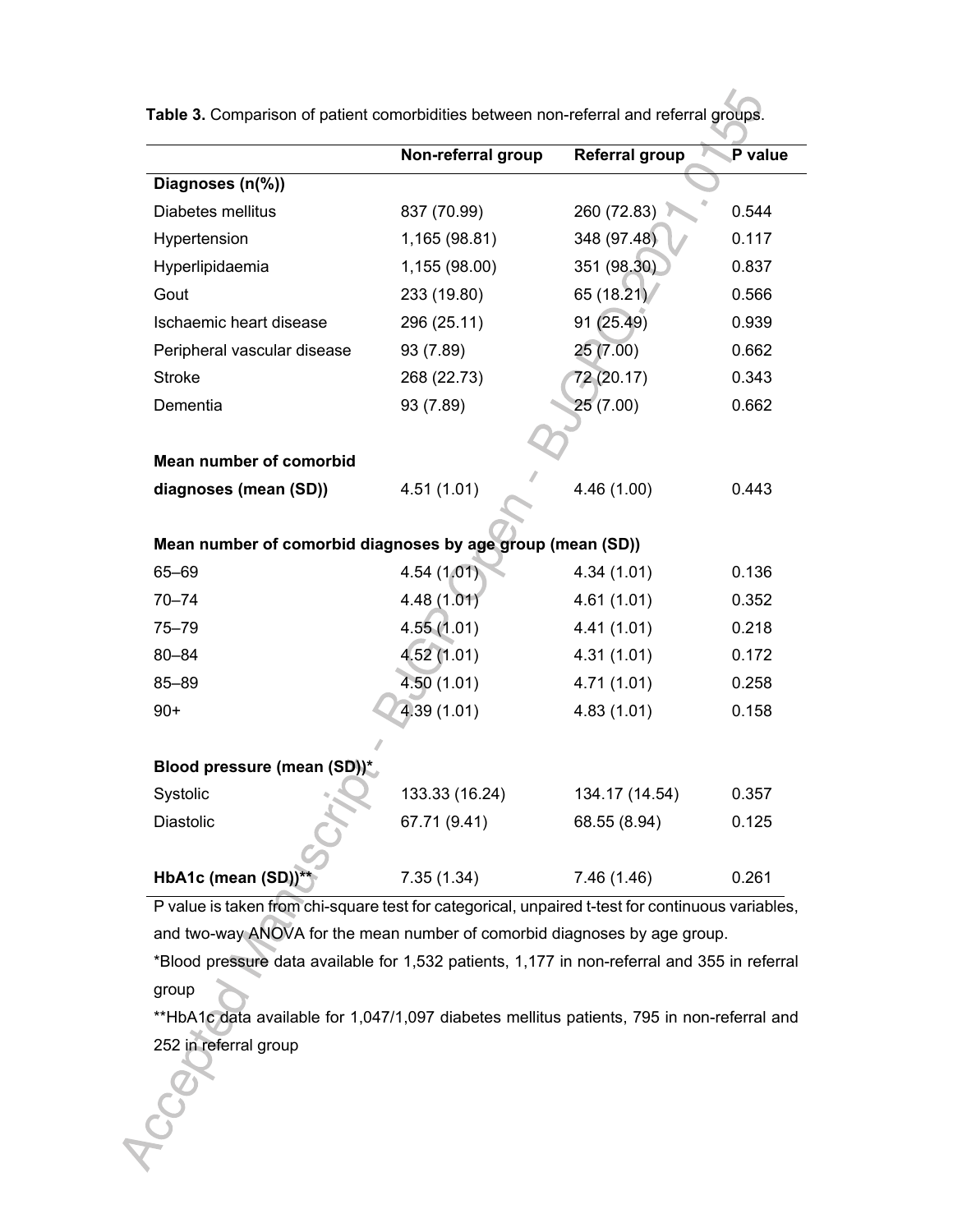|                            | Non-referral group, |                       | P     |
|----------------------------|---------------------|-----------------------|-------|
|                            | $n$ (%)             | Referral group, n (%) | value |
| <b>Drugs</b>               |                     |                       |       |
| <b>Fibrates</b>            | 55 (4.66)           | 28 (7.84)             | 0.020 |
| <b>Statins</b>             | 959 (81.34)         | 311 (87.11)           | 0.012 |
| Insulin                    | 187 (15.86)         | 76 (21.29)            | 0.017 |
| <b>Biguanides</b>          | 281 (23.83)         | 88 (24.65)            | 0.752 |
| Sulfonylureas              | 331 (28.07)         | 123 (34.45)           | 0.021 |
| DPP4                       | 184 (15.61)         | 79 (22.13)            | 0.004 |
| ARB                        | 435 (36.90)         | 144(40.34)            | 0.24  |
| <b>ACEI</b>                | 363 (30.79)         | 407 (29.97)           | 0.769 |
| <b>CCB</b>                 | 472 (62.5)          | 707 (60.00)           | 0.433 |
| Loop-diuretics             | 302 (25.61)         | 95 (26.61)            | 0.707 |
| Potassium Sparing Diuretic | 28 (2.37)           | 5(1.40)               | 0.266 |
| Alpha-blocker              | 42 (3.56)           | 6(1.68)               | 0.073 |
| Beta-blocker               | 490 (41.56)         | 157 (43.98)           | 0.418 |
| Antiplatelets              | 408 (34.61)         | 147 (41.18)           | 0.024 |

**Table 4.** Comparisons of patient medications between non-referral and referral groups.

P value is taken from chi-square tests.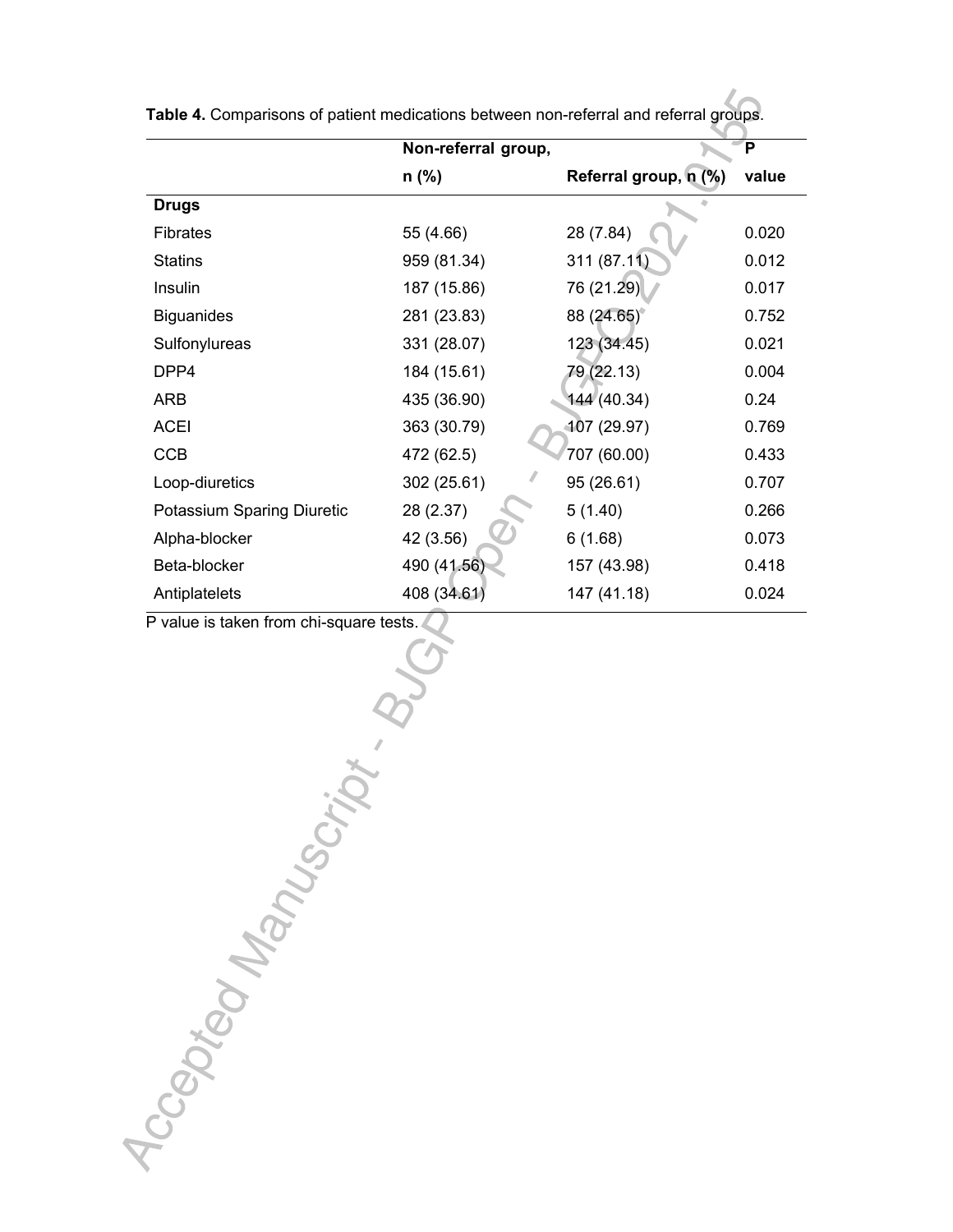**Table 5** Logistic regression predicting likelihood of referral with all variables significant in the bivariate analysis

|                                             | Model 1             |         | Model 2             |              | Model 3             |              |
|---------------------------------------------|---------------------|---------|---------------------|--------------|---------------------|--------------|
|                                             | OR (95% CI)         | P value | OR (95% CI)         | P value      | OR (95% CI)         | P value      |
| <b>CKD severity</b>                         |                     |         |                     |              |                     |              |
| <b>CKD status</b>                           |                     |         |                     |              |                     |              |
| CKD_catG3b                                  | Ref.                |         | Ref.                |              | Ref.                |              |
| CKD_catG4                                   | $1.23(0.92 - 1.63)$ | 0.162   | 1.30 (0.97-1.74)    | 0.081        | 1.30 (0.97-1.74)    | 0.085        |
| CKD_catG5                                   | $1.02(0.53-2.00)$   | 0.943   | $0.99(0.50-1.96)$   | 0.977        | $0.98(0.49-1.96)$   | 0.961        |
|                                             |                     |         |                     |              |                     |              |
| Albuminuria-proteinuria<br>Normal to mildly |                     |         |                     |              |                     |              |
| increased                                   | Ref.                |         | Ref.                |              | Ref.                |              |
| Moderately increased                        | $0.82(0.60-1.12)$   | 0.201   | $0.89(0.64-1.22)$   | 0.243        | $0.87(0.63 - 1.21)$ | 0.410        |
| Severely increased                          | $1.11(0.81 - 1.51)$ | 0.518   | $1.18(0.86 - 1.62)$ | 0.318        | $1.14(0.83-1.58)$   | 0.417        |
|                                             |                     |         |                     |              |                     |              |
| Socio-demographics                          |                     |         |                     |              |                     |              |
| Age group                                   |                     |         |                     |              |                     |              |
| 65-69 years                                 |                     |         | Ref.                |              | Ref.                |              |
| 70-74 years                                 |                     |         | $0.75(0.51-1.13)$   | 0.168        | $0.77(0.52 - 1.16)$ | 0.208        |
| 75-79 years                                 |                     |         | $0.97(0.66-1.41)$   | 0.856        | $1.01(0.69-1.48)$   | 0.962        |
| 80-84 years                                 |                     |         | $0.43(0.28-0.67)$   | $< 0.001***$ | $0.47(0.30-0.73)$   | $< 0.001***$ |
| 85-89 years                                 |                     |         | $0.49(0.30-0.79)$   | $0.003**$    | $0.56(0.34 - 0.91)$ | $0.020*$     |
| 90 years and older                          |                     |         | $0.41(0.20-0.84)$   | $0.015*$     | $0.48(0.23-0.99)$   | $0.046*$     |
| <b>Ethnicity</b>                            |                     |         |                     |              |                     |              |
| Chinese                                     |                     |         | Ref.                |              | Ref.                |              |
| Indian                                      |                     |         | 2.18 (1.23-3.86)    | $0.008**$    | 2.07 (1.16-3.70)    | $0.014*$     |
| Malay                                       |                     |         | $1.23(0.88-1.70)$   | 0.223        | $1.21(0.87-1.68)$   | 0.268        |
| Others                                      |                     |         | 2.74 (1.32-5.70)    | $0.007**$    | 2.82 (1.35-5.89)    | $0.006**$    |
|                                             |                     |         |                     |              |                     |              |
| <b>Medication</b>                           |                     |         |                     |              |                     |              |
| <b>Fibrates</b>                             |                     |         |                     |              | 1.69 (1.00-2.83)    | 0.049        |
| <b>Statins</b>                              |                     |         |                     |              | 1.35 (0.91-2.00)    | 0.141        |
| <b>Insulin</b>                              |                     |         |                     |              | $1.01(0.72 - 1.43)$ | 0.935        |
| Sulfonylureas                               |                     |         |                     |              | $1.15(0.85-1.54)$   | 0.365        |
| DPP4                                        |                     |         |                     |              | 1.20 (0.85-1.71)    | 0.295        |
| <b>Antiplatelets</b>                        |                     |         |                     |              | 1.23 (0.94-1.60)    | 0.131        |

Results indicate the odds of being referred. Legend: \*<0.05; \*\*<0.01 \*\*\*< 0.001

Accepter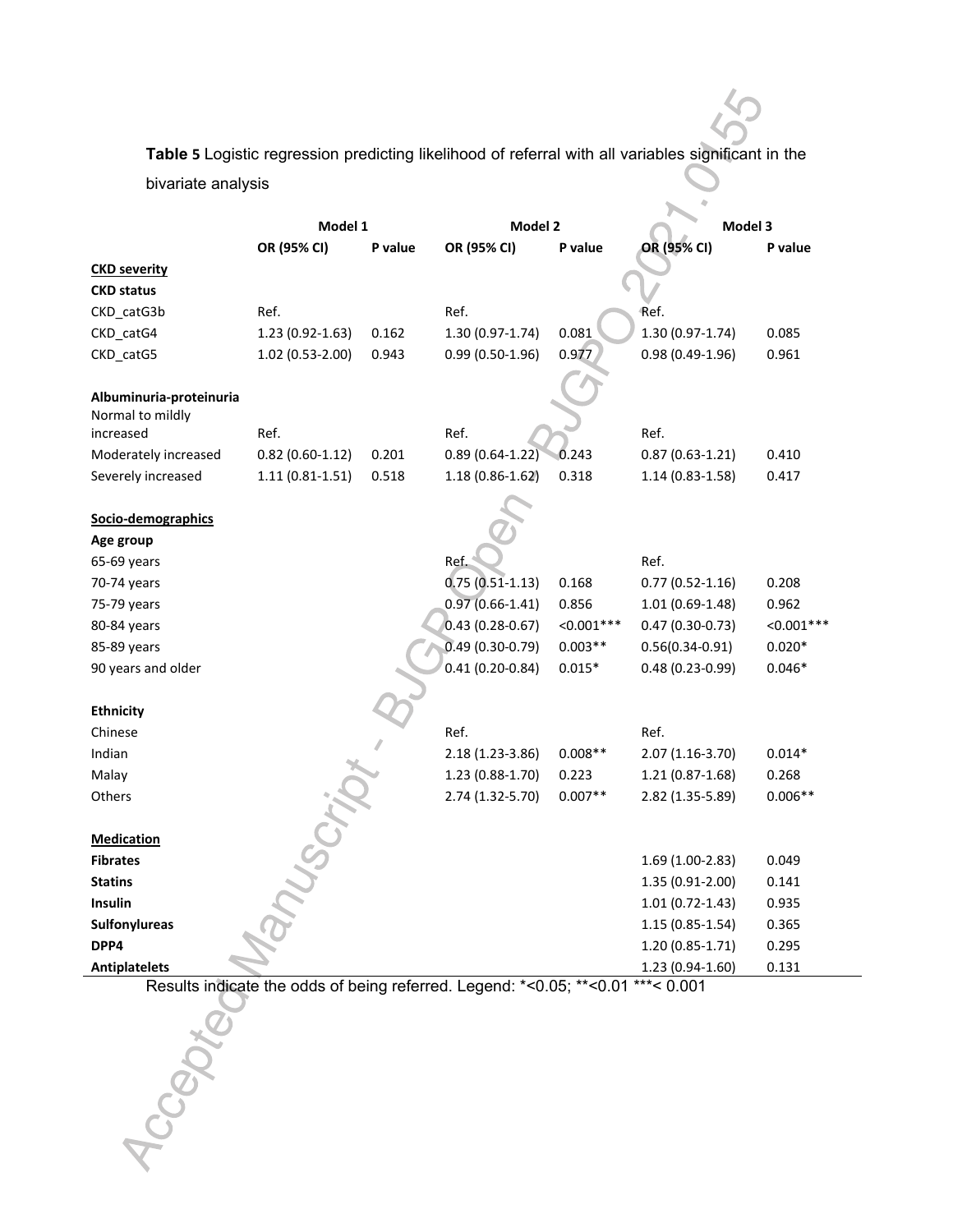References:

1. Anderson S, Halter JB, Hazzard WR, et al. Prediction, progression, and outcomes of chronic kidney disease in older adults. *J Am Soc Nephrol JASN*. 2009;20(6):1199-1209. doi:10.1681/ASN.2008080860

2. Xue JL, Ma JZ, Louis TA, Collins AJ. Forecast of the number of patients with endstage renal disease in the United States to the year 2010. *J Am Soc Nephrol JASN*. 2001;12(12):2753-2758.

3. Locatelli F, Pozzoni P. Chronic kidney disease in the elderly: is it really a premise for overwhelming renal failure? *Kidney Int*. 2006;69(12):2118-2120. doi:10.1038/sj.ki.5001547

4. Coresh J, Astor BC, Greene T, Eknoyan G, Levey AS. Prevalence of chronic kidney disease and decreased kidney function in the adult US population: Third National Health and Nutrition Examination Survey. *Am J Kidney Dis Off J Natl Kidney Found*. 2003;41(1):1-12. doi:10.1053/ajkd.2003.50007

5. Jungers P, Chauveau P, Descamps-Latscha B, et al. Age and gender-related incidence of chronic renal failure in a French urban area: a prospective epidemiologic study. *Nephrol Dial Transplant Off Publ Eur Dial Transpl Assoc - Eur Ren Assoc*. 1996;11(8):1542- 1546.

6. Wong LY, Liew AST, Weng WT, Lim CK, Vathsala A, Toh MPHS. Projecting the Burden of Chronic Kidney Disease in a Developed Country and Its Implications on Public Health. *Int J Nephrol*. 2018;2018:1-9. doi:10.1155/2018/5196285

7. Levin A, Stevens PE, Bilous RW, Coresh J, De Francisco AL, De Jong PE, Griffith KE, Hemmelgarn BR, Iseki K, Lamb EJ, Levey AS. Kidney Disease: Improving Global Outcomes (KDIGO) CKD Work Group. KDIGO 2012 clinical practice guideline for the evaluation and management of chronic kidney disease. Kidney international supplements. 2013 Jan 1;3(1):1-50.

8. Singh K, Waikar SS, Samal L. Evaluating the feasibility of the KDIGO CKD referral recommendations. *BMC Nephrol*. 2017;18(1):223. doi:10.1186/s12882-017-0646-y

9. Noble E, Johnson DW, Gray N, et al. The impact of automated eGFR reporting and education on nephrology service referrals. *Nephrol Dial Transplant Off Publ Eur Dial Transpl Assoc - Eur Ren Assoc*. 2008;23(12):3845-3850. doi:10.1093/ndt/gfn385

10. Kwek JL, Kee TYS. World Kidney Day 2020: Advances in Preventive Nephrology. *Ann Acad Med Singapore*. 2020;49(4):175-179.

11. Smart NA, Titus TT. Outcomes of early versus late nephrology referral in chronic kidney disease: a systematic review. *Am J Med*. 2011;124(11):1073-1080.e2. doi:10.1016/j.amjmed.2011.04.026

12. Smart NA, Dieberg G, Ladhani M, Titus T. Early referral to specialist nephrology services for preventing the progression to end-stage kidney disease. *Cochrane Database Syst Rev*. 2014;(6):CD007333. doi:10.1002/14651858.CD007333.pub2

13. Orimo H, Ito H, Suzuki T, Araki A, Hosoi T, Sawabe M. Reviewing the definition of "elderly." *Geriatr Gerontol Int*. 2006;6(3):149-158. doi:10.1111/j.1447-0594.2006.00341.x

14. Levin A, Stevens PE, Bilous RW, et al. Kidney disease: Improving global outcomes (KDIGO) CKD work group. KDIGO 2012 clinical practice guideline for the evaluation and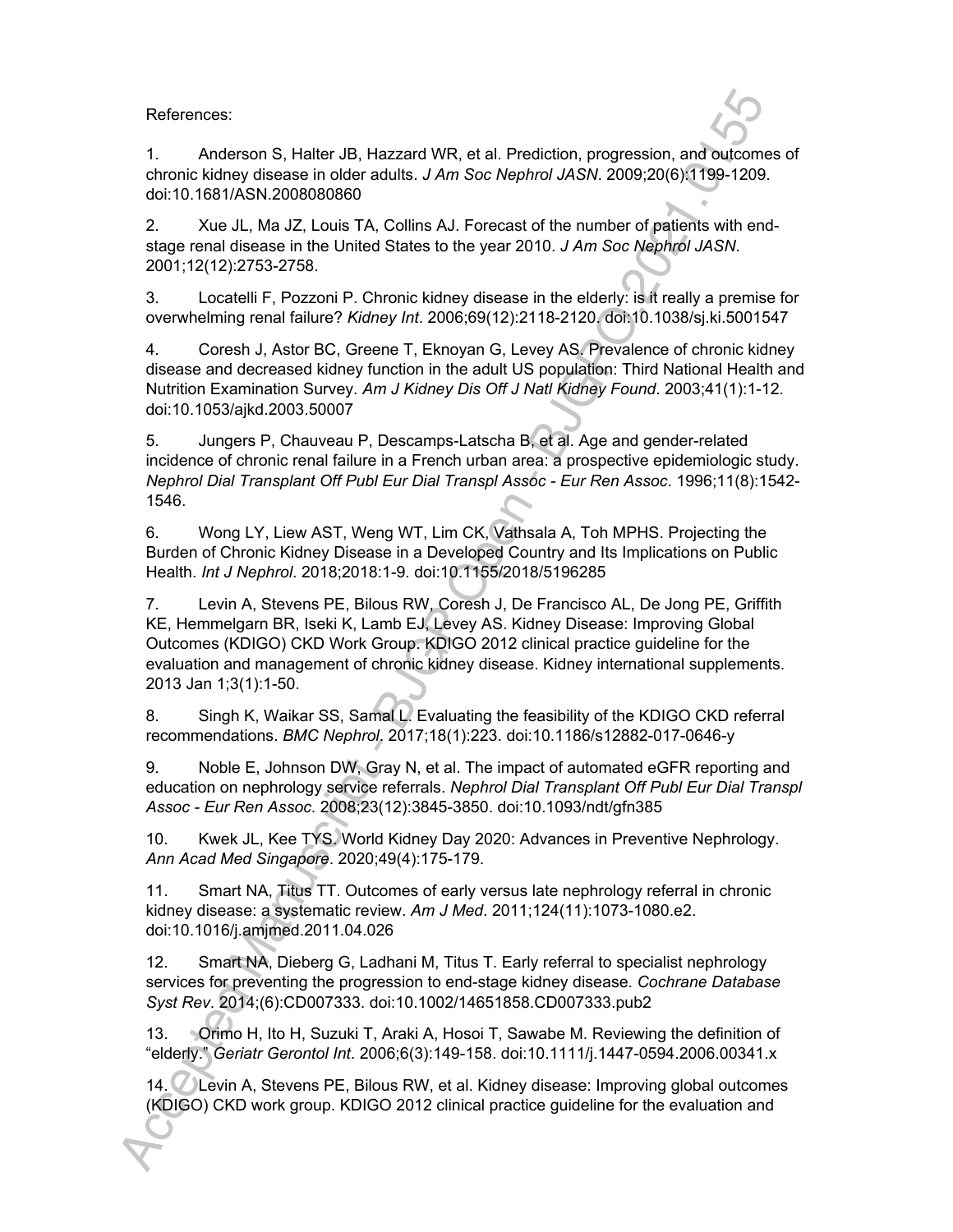management of chronic kidney disease. *Kidney Int Suppl*. 2013;3(1):1-150. doi:10.1038/kisup.2012.73

15. Giasson HL, Chopik WJ. Geographic patterns of implicit age bias and associations with state-level health outcomes across the United States. *Eur J Soc Psychol*. 2020;50(6):1173-1190. doi:10.1002/ejsp.2707

16. Hall WJ, Chapman MV, Lee KM, et al. Implicit Racial/Ethnic Bias Among Health Care Professionals and Its Influence on Health Care Outcomes: A Systematic Review. *Am J Public Health*. 2015;105(12):e60-e76. doi:10.2105/AJPH.2015.302903

17. Torreggiani M, Chatrenet A, Fois A, et al. Elderly Patients in a Large Nephrology Unit: Who Are Our Old, Old-Old and Oldest-Old Patients? *J Clin Med*. 2021;10(6). doi:10.3390/jcm10061168

18. Treit K, Lam D, O'Hare AM. Timing of dialysis initiation in the geriatric population: toward a patient-centered approach. *Semin Dial*. 2013;26(6):682-689. doi:10.1111/sdi.12131

19. Johnson DS, Kapoian T, Taylor R, Meyer KB. Going Upstream: Coordination to Improve CKD Care. *Semin Dial*. 2016;29(2):125-134. doi:10.1111/sdi.12461

20. McClure M, Jorna T, Wilkinson L, Taylor J. Elderly patients with chronic kidney disease: do they really need referral to the nephrology clinic? *Clin Kidney J*. 2017;10(5):698- 702. doi:10.1093/ckj/sfx034

21. Abdel-Kader K, Greer RC, Boulware LE, Unruh ML. Primary care physicians' familiarity, beliefs, and perceived barriers to practice guidelines in non-diabetic CKD: a survey study. *BMC Nephrol*. 2014;15:64. doi:10.1186/1471-2369-15-64

22. Greer RC, Cooper LA, Crews DC, Powe NR, Boulware LE. Quality of patientphysician discussions about CKD in primary care: a cross-sectional study. *Am J Kidney Dis Off J Natl Kidney Found*. 2011;57(4):583-591. doi:10.1053/j.ajkd.2010.08.027

23. Allen AS, Forman JP, Orav EJ, Bates DW, Denker BM, Sequist TD. Primary care management of chronic kidney disease. *J Gen Intern Med*. 2011;26(4):386-392. doi:10.1007/s11606-010-1523-6

24. Wyatt C, Konduri V, Eng J, Rohatgi R. Reporting of estimated GFR in the primary care clinic. *Am J Kidney Dis Off J Natl Kidney Found*. 2007;49(5):634-641. doi:10.1053/j.ajkd.2007.02.258

25. Curtis BM, Barrett BJ, Djurdjev O, Singer J, Levin A. Evaluation and treatment of CKD patients before and at their first nephrologist encounter in Canada. *Am J Kidney Dis Off J Natl Kidney Found*. 2007;50(5):733-742. doi:10.1053/j.ajkd.2007.08.004

26. Philipneri MD, Rocca Rey LA, Schnitzler MA, et al. Delivery patterns of recommended chronic kidney disease care in clinical practice: administrative claims-based analysis and systematic literature review. *Clin Exp Nephrol*. 2008;12(1):41-52. doi:10.1007/s10157-007-0016-3

27. Lea JP, McClellan WM, Melcher C, Gladstone E, Hostetter T. CKD risk factors reported by primary care physicians: do guidelines make a difference? *Am J Kidney Dis Off J Natl Kidney Found*. 2006;47(1):72-77. doi:10.1053/j.ajkd.2005.09.027